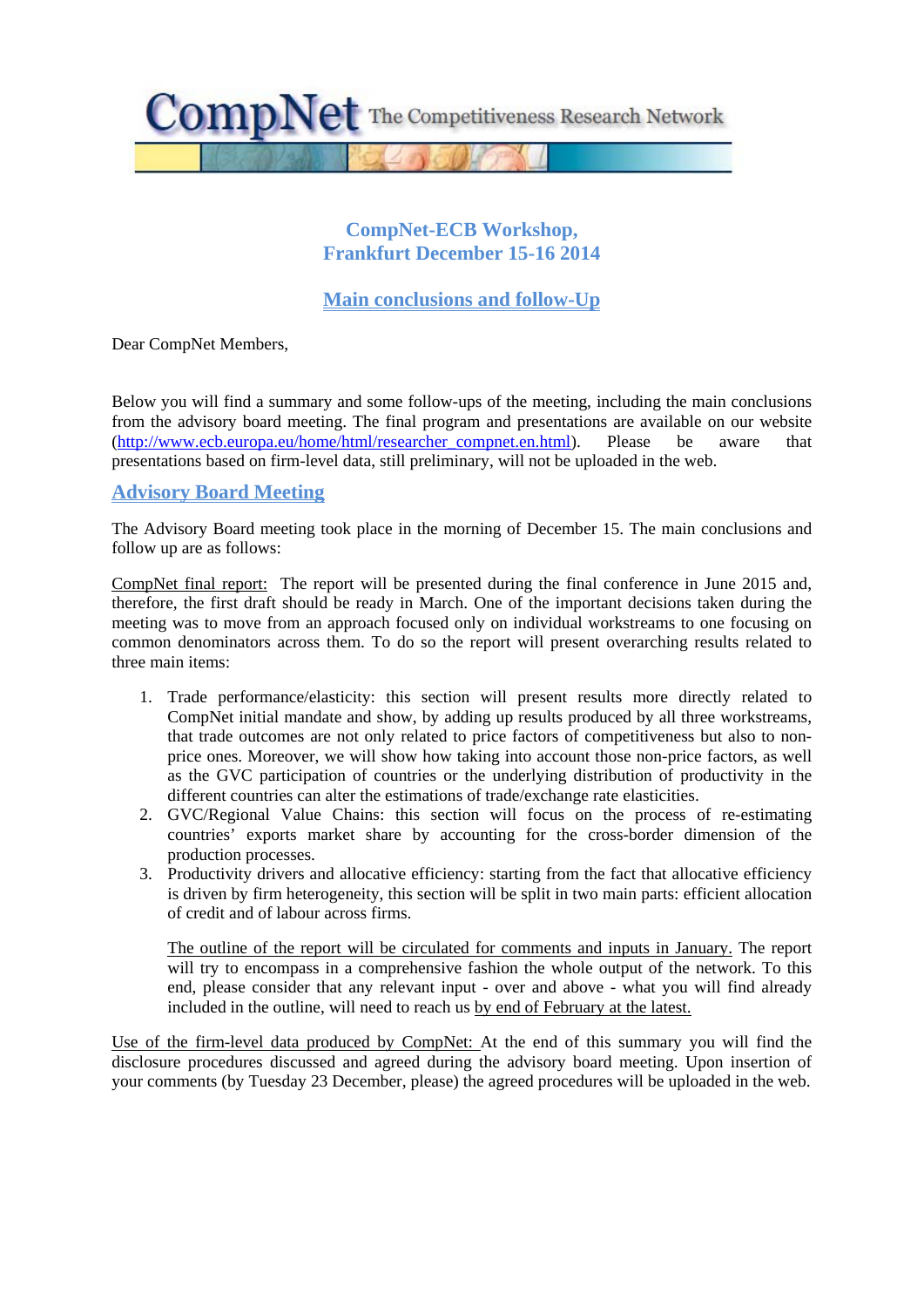

## **CompNet micro-based database methodology papers**

The workstream devoted to firm-level data analysis (WS2) has finalised the second exercise of data collection (which counts on 17 countries) and it is now working on the drafting of the documenting papers. These papers, one horizontal and four module or topic-specific, are expected to be finalised by the end of January. The horizontal methodology paper, covering all indicators and data issues, is the most advanced one. Its revised version, after taking on board comments from all participating countries, will be distributed during the coming days and sent to the ECB WP series for publication in January. The four topic-specific methodology papers (financial, trade, mark-up and labour) are currently being drafted. We expect to circulate to all teams the preliminary completed versions of those papers by the end of January.

### **The workshop**

The workshop was structured as follows. We had two keynote speeches, one by Eric Bartelsman on the use of micro-data for research and policy analysis and the second one by Kalina Manova on global value chains. Besides, we had one plenary session with a joint paper written by several NCBs, and discussed by Luca Opromolla. The rest of the workshop was devoted to workstream discussions.

## **1. Plenary sessions**

# *Keynote Speech: Eric Bartelsman (Vrije Universiteit Amsterdam), "Micro-based data for research and policy analysis: an historical overview"*

Eric gave a thorough overview of the use of micro-data for research and policy analysis since mid-80s, finalising with emerging policy questions that could be addressed with this type of data as well as some suggestions related to the particular use of CompNet micro-based data. Since the mid-90s, the use of micro-based data and models with heterogeneous agents has exploded. This increase in interest results from policy needs. In the early days the bulk of research and policy analysis was done with macro time-series, drawing from aggregate national account numbers. However, there were already some papers (e.g. Caballero and Engel, also in IO and labour literature) questioning the hypothesis of the representative agent. Since then, firm-level databases were made available and a rich crosscountry micro-data literature, often driven by the policy need to assess structural issues, competition policy, deregulation of network sectors etc., emerged (OECD, World Bank, Eurostat).

It is important to acknowledge that micro-based data is intrinsically different from National Accounts, due to different coverage and focus. Moreover, firm-level data suffers from 3 sources of measurement errors: error in measuring firm-level variables, sampling errors (although variance is quite robust), and errors in aggregation procedures. The latter is diminished in projects using the micro-distributed approach, like CompNet. Lastly, to extract the most from this type of databases, one has to use the data for its strengths (within-industry heterogeneity, information on higher moments, cross-country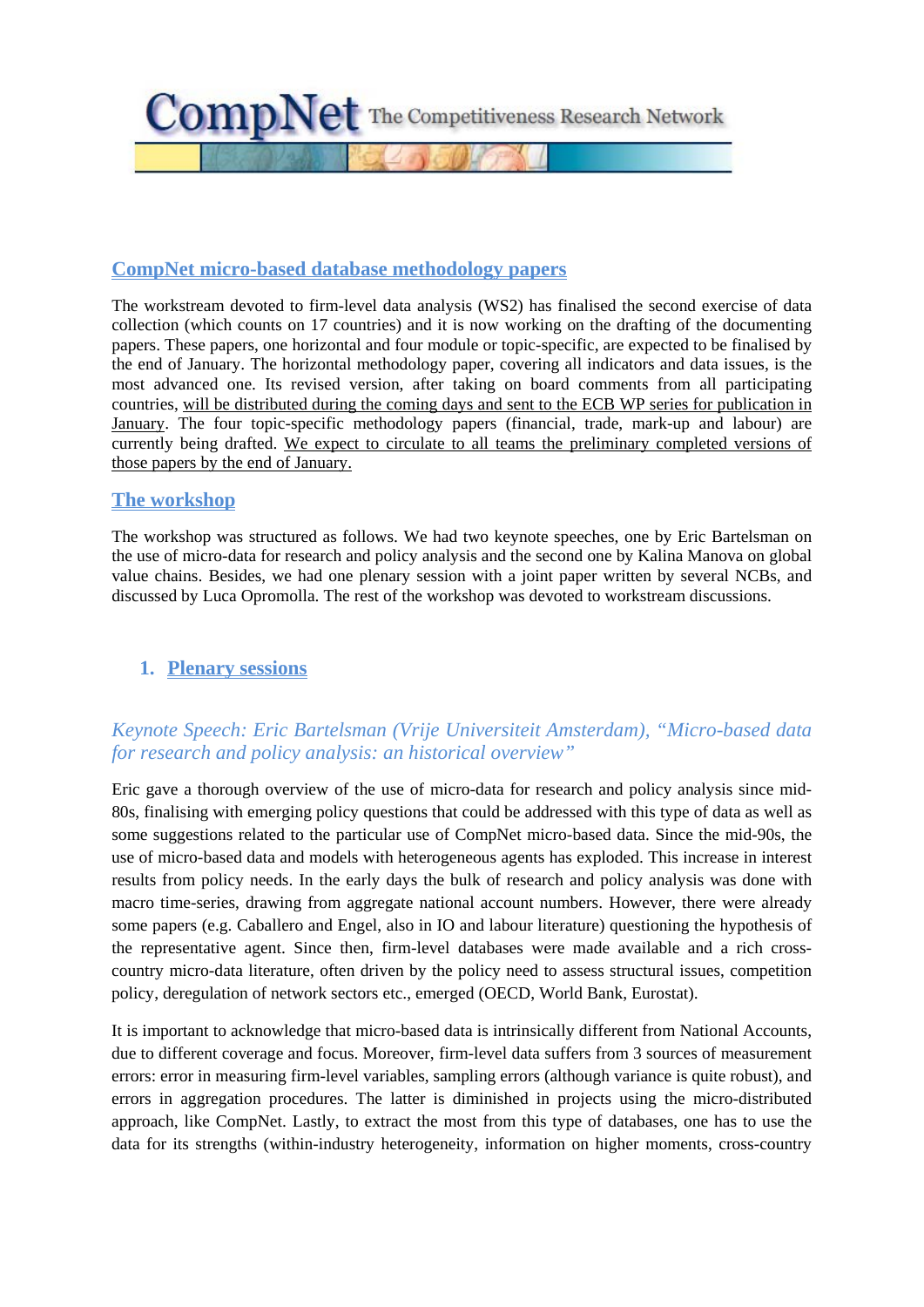

industry panel sets) and avoid uses of the data that cannot be supported (like cross-country level comparisons of indicators published elsewhere).

# *Keynote Speech: Kalina Manova (Stanford University), "Trade, Finance and Global Value Chains: The Role of Multinational Companies"*

The first part of the presentation was focused on the existing literature about International Fragmentation of Production, a key trend in international trade in the last two decades. The second part was devoted to the presentation of very preliminary results from the forthcoming paper entitled "The Global Production Line Position of Chinese Firms", co-authored by David Chor and Zhihong Yu. The paper identifies the position of Chinese firms in the Global Value Chain along 1992-2011 period. The analysis is performed using firm-level customs data combined with manufacturing census data and Input-Output Tables for China. The main indicator used is the upstreamness of each firm's import and export mix. The metric is based on the number of production stages between the selected product mix and final uses. Lastly, the paper concentrates on how this position influences the firm performance, by looking at total exports and sales, as well as some firm characteristics (as ownership, productivity capital and skill intensity).

## *Plenary session: "Export diversification and output volatility: Comparative firm-level evidence" Cede, Chiriacescu, lalinsky and Merikull*

In the plenary session, Jaanika Meriküll presented the working paper "Export diversification and output volatility: Comparative firm-level evidence", written together with other participants in the CompNet network from several National Central Banks, which investigates whether diversifying the product range or the markets severed by a firm leads to lower volatility in output. During the presentation, Jaanika cited both macro and micro level supporting evidence on the negative relationship between volatility and growth and between volatility and diversification. In their paper, Jaanika and co-authors use firm level data from 5 Central and Eastern European Countries running the same code and estimation in order to obtain comparable results. They regress output volatility on firm characteristics and construct a measure of diversification. In order to alleviate simultaneity and omitted variable biases they run a maximum likelihood specification which jointly estimates both the decision of the firm to diversify and its output volatility. They find that diversification, both in terms of markets served and product range, helps reducing firm level volatility by about one standard deviation. Their results are robust to alternative specifications such as addressing endogeneity via instrumental variables.

In the discussion of the paper, Luca Opromolla (Bank of Portugal) gave a brief overview on the sources of bias that could influence the results such as omitted variable bias, simultaneity and measurement error. He proposed the team an alternative instrumental variable approach, used in the literature in similar papers. He also urged the authors to be clearer about the channel they have in mind through which diversification lowers volatility. He also asked them to further explore the differences in results across countries.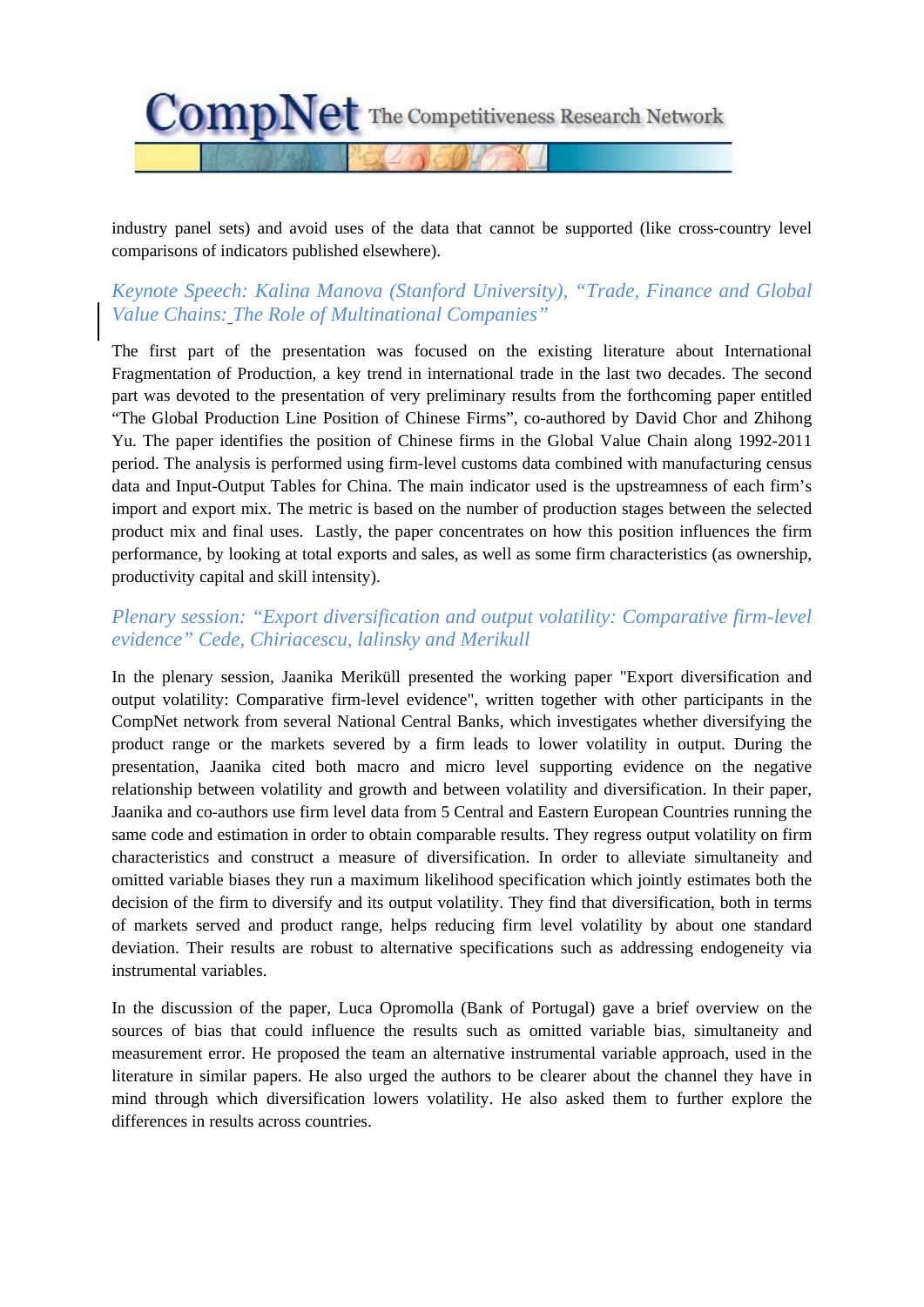

# **2. Discussions within the individual work-streams:**

### **Work-stream 1**

DAY<sub>1</sub>

### Compendium

The discussion about the Compendium followed the one held in Lisbon. There was as well some talk about the idea to add to the compendium an evaluation grid, which is a map to link a specific problem to a specific set of indicator. Finally, the insertion of a new box by Di Mauro and Pappadá (2014) was mentioned. During the course of the discussion, it was announced that the data visualization software "Tableau", which was proposed by CompNet members, has been acquired by the ECB. Related to that, the new codes, to build in a neater and more efficient way the novel macro indicator within the toolkit, were presented.

#### BMA and Lasso (B. Bluhm)

The Bayesian Model Average, the method that the CompNet macro team chose in order to assess quantitatively the several possible models to explain Competitiveness, was compared with another method standard in the literature as the Lasso (least absolute shrinkage and selection operator). The results were quite satisfactory. An interesting discussion about the properties of the BMA method and the validity of its results followed the presentation.

#### Export assortativity (A. Joseph)

A new variable is going to be part of the toolkit: export assortativity. Assortativity (or dissortativity) can be defined as the tendency of an exporter to trade and compete with countries, which share similar (or different) characteristics in terms of Unit Value and Sector Concentration. The indicator will be built combining export prices, industry concentration and the nearest-neighbour structure of international trade.

#### DAY 2

#### Tourism demand elasticity (W. Gatt)

The author presented some results about the market share evolution of Mediterranean countries. They utilised the Almost Ideal Demand. They find that while Spain was relatively unaffected by the development of the tourism market, countries such as Cyprus, Malta, Turkey and Italy lost significant market share, in part due to a relative loss of competitiveness.

#### Testing the relevance of price competitiveness for the CEE economies – a GVC approach (A.Leonte)

Classical measures of price competitiveness are grounded on a theoretical framework that does not take into account the existence of international production chains. There have been recent contributions in the Global Value Chain literature which help fundament more theoretically-sound price competitiveness indicators. However, there is scarce literature on testing their empirical relevance. This is precisely the aim of this study which focuses on the" REER in goods" indicator of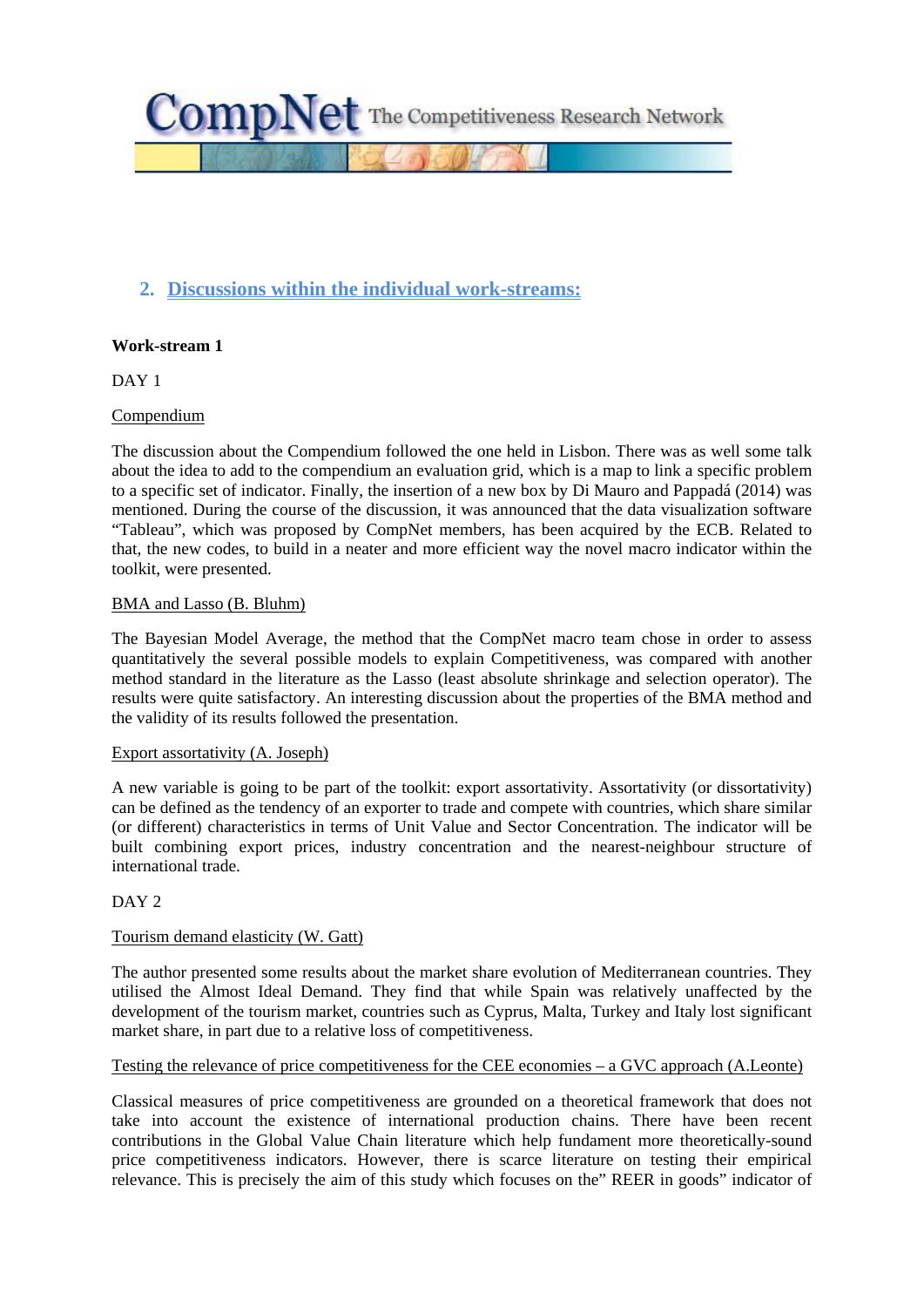

Bayoumi, Saito and Turunen (2013) because it is the best fitted to explain the evolution of gross export flows. According to the preliminary results, the explanatory power of the REER in Goods indicator in ECMs based on export equations tends to be superior to that of the classical European Comission REER (based on the GDP deflator).

#### Sector-specific trade-weighted real exchange rates, Updates (K. Lommatsch)

This work showed some estimation results on average export growth rates in gross and VA terms. In particular it was showed that the standard export equation (gross trade flows) has low explanatory power. This might be due to the increasing role of global value chains. Lastly, it was shown that the significance sensitivity of exports to relative price changes (REER) is much higher in equations for value added exports, with the exception of euro area.

#### **Work-stream 2**

During the first day of the workshop, each of WS2 modules (financial, trade, mark-up and labour) discussed separately their respective methodology papers, as well as the presentations to be deliver during the second day. During the second day, there was a common session where several issues related to the use of the new database were discussed, among them the use of the 20E vs. the full sample as well as the use of the data for policy and research. The latter should be less restricted conditional on the introduction of proper controls in the regressions. Lastly, several issues concerning the distribution of productivity, raised during the drafting of the horizontal methodology paper, were also discussed. In the afternoon session, the preliminary version of the methodology papers of the trade, labour and financial modules were presented. What follows is a summary of the discussions within each of the modules, including the main highlights from their respective papers.

#### Mark-up

The discussions in the Markup Module focused on the structure of the methodological paper, with a particular emphasis on the selection of indicators and main results to be included in order to illustrate the main features (and possibilities) of the data. Given the tight deadlines that we are having and the urgent need to get results, it was decided that the methodological paper will only deal with accounting profit margins, leaving for the future the analysis and release of the database on estimated price-cost markups and bargaining power (as well as the estimates of profit elasticities and TFP estimates adjusted for the existence of market power). It was also highlighted the fact that several countries had not sent their Stata data files yet, which complicated somehow the analysis to be made in the paper. Moreover, some problems and strange patterns were detected in the results for some countries (Spain, Germany, and Romania, among others) which will require a careful examination of the data by these countries.

As regards the content of the paper, it will only put together things that are likely to be comparable. Moreover, given these problems, the paper will not explicitly compare levels across countries. It will devote one section to a general assessment of accounting price-cost margins (PCM) in the sector/country/year dimensions, with a first look at composition effects. Next, it will study the dynamics of PCMs (index by main economic sector) as well as their dispersion (inter quartile range). The following sections will deal with identifying those sectors consistently displaying higher PCMs across countries (proposing a score measure to identify these sectors), and with a preliminary analysis of heterogeneity along other dimensions (age, size, export-status).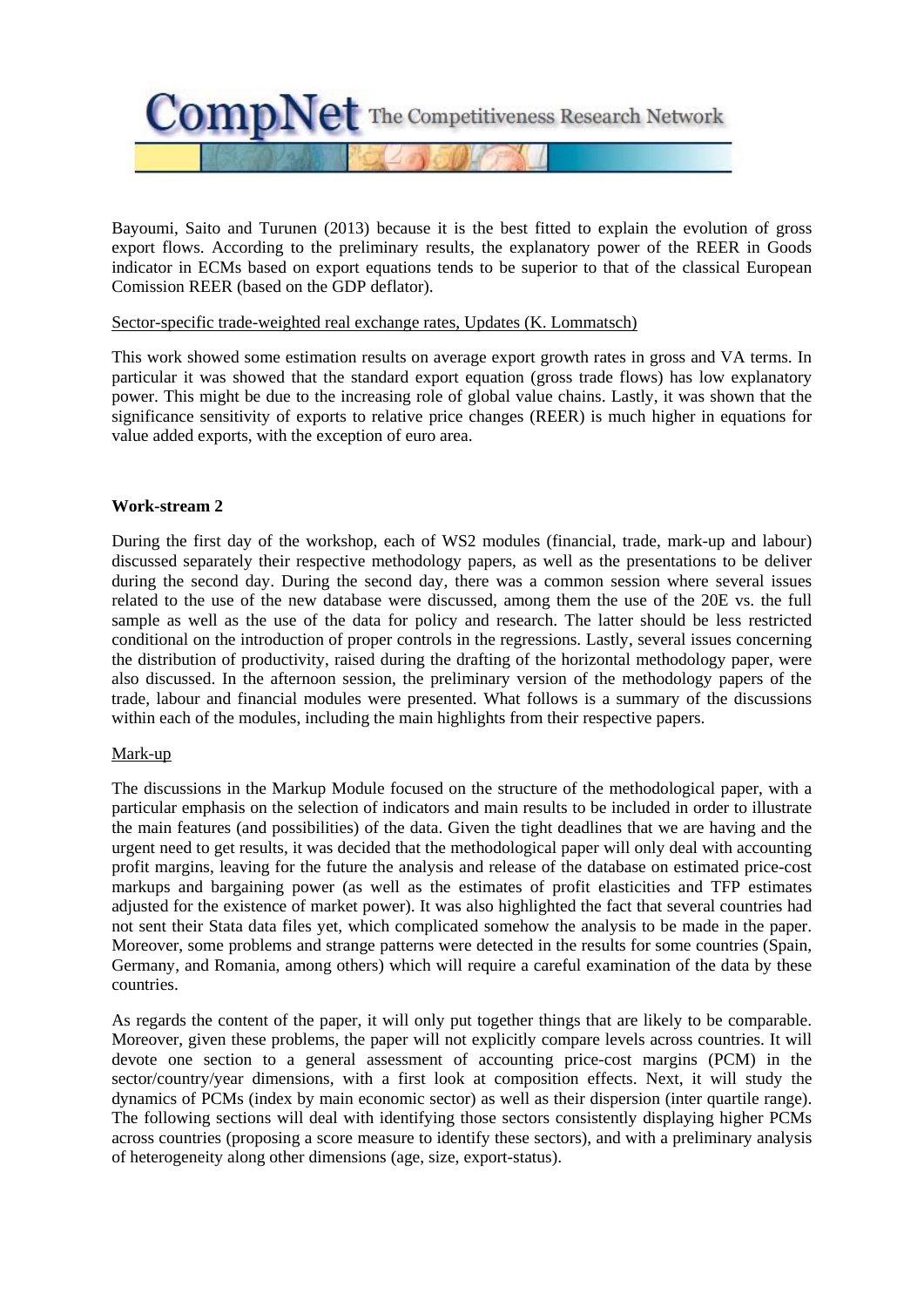

### Trade

The first day work stream meeting of the trade module was devoted to discussing the methodological paper for the module. During the three hours of discussion, the current draft version of the paper was covered almost page by page. Specific issues raised included the incompleteness of table 1 in the paper which covers the data sources, thresholds and coverage by country. Antoine urged the countries to send updated information on this. Other issues raised included what is the recommended benchmark for the use of the data: is it the full sample or the 20+ employees sample, is it the export threshold adjusted or un-adjusted version. One other issue raised was the particular case of Spain's sample, which is really unlike the other countries, both in terms of construction and coverage. Finally, there was a discussion whether the graphs in the paper should include all countries covered or just focus on the interesting cases. It was decided to include all countries.

During the second day, Antoine Berthou gave a presentation on the current status of the trade module methodological paper. He first explained the proposed goal of the paper and stressed the differences between the adjusted and non-adjusted samples. He gave a brief overview on the validation of the trade module: all the results are sensible both in terms of numbers of firms covered and share of total trade value captured, and with respect to the trend of variables. He went on to present some of the key results of the methodological paper. He first presented the export productivity premium of exporters which is about 20% in all countries covered. He then presented the productivity ranking of exporters by category of exporter: top exporters are much more productive than regular exporters, which are more productive than new exporters, who, in turn, are also more productive than firms that stop exporting. This ranking is consistent across all countries and is robust to alternative productivity measures, such as TFP. He also presented a graph on the evolution of profit margins for exporters and non-exporters with a focus on what happened during the 2009 trade collapse. Finally, Antoine showed the evolution of export growth for firms by TFP, indicating that more productive firms have higher export growth.

#### Financial

During the first day, the financial module discussed two issues still open: (1) The SAFE methodological note, which explains step by step how the indicator is built, and (2) the debt burden indicator. Regarding the first issue, after the presentation of the indicator, Belgium asked to drop values before 2009 given that internal results of the NBB differ from the constructed indicator before that year (Spain also asked to drop their results before 2009). No other comments have been received from the participants of the module in this respect so for the moment only those two countries will be excluded, and the methodological paper will include a clear warning about the caveats in the construction of the indicator. Regarding the second issue, it was shown that debt burden is computed in a similar way in other databases, like BACH. So the indicator will be kept in the database although, again, highlighting in the methodological paper how it is constructed. Secondly, Marie-Hélèn Felt (ECB) made a presentation where she compared the investment variable of CompNet with the BACH dataset, showing that the trends are very similar even if indicators are computed in a slightly different way. She then tested the hypothesis of a structural break in 2009 and the presence of a nonlinear effect of leverage over investment. Furthermore, Elena Vaccarino (ECB) showed the results of the matching of CompNet dataset with Anacredit, a survey-based dataset containing information on loans both from the borrowers' and the lenders' sides. The matching is now complete for a first set of countries, and several research questions were presented to illustrate the potential of the dataset. Finally, Matteo Iudice (ECB) shared with the participants of the module the outline and the first draft of the financial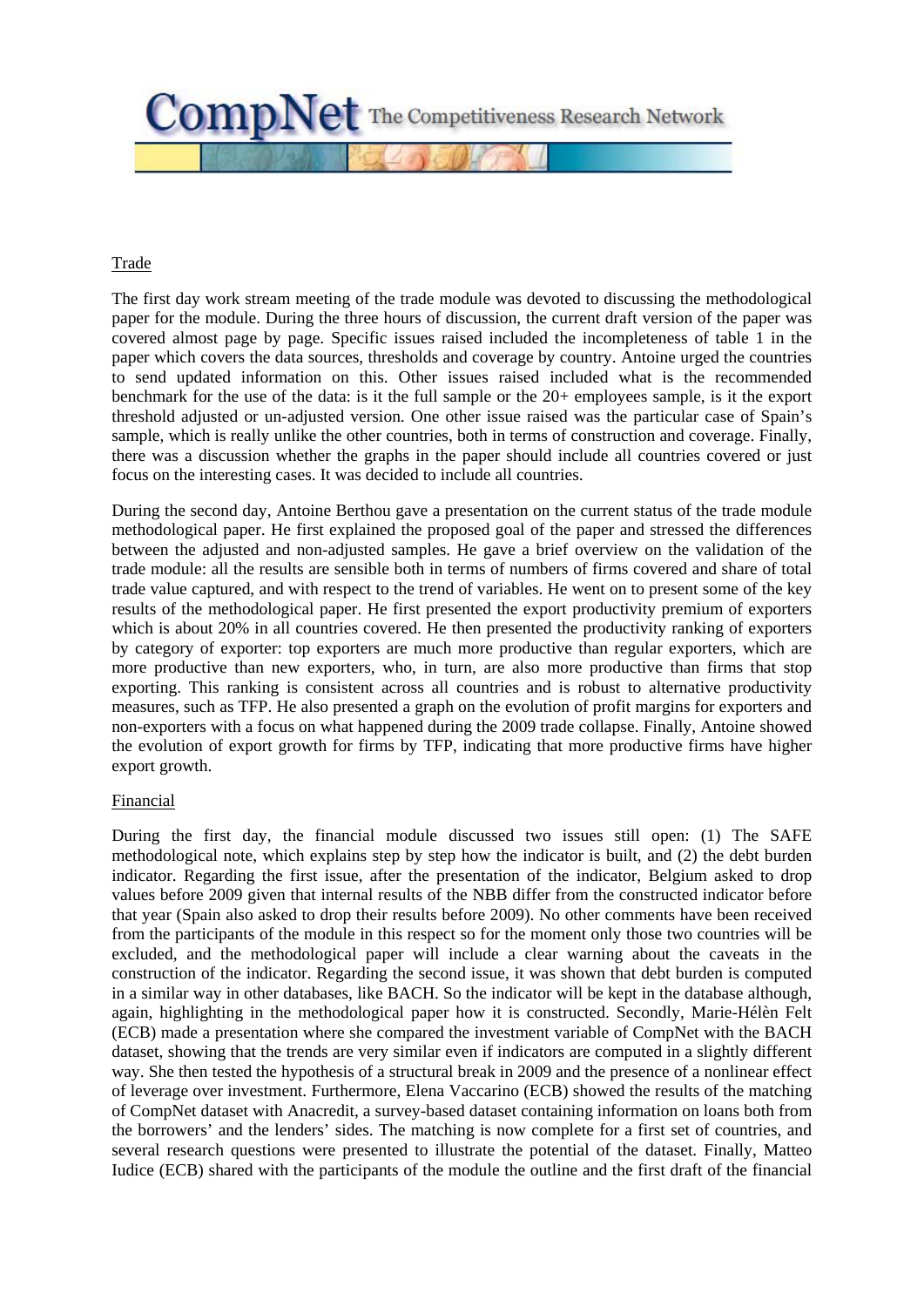

module paper. Some participants offered their help to participate actively in the writing process and several comments were received: most of them have been included in the presentation of the financial module paper within WS2.

During the second day, the coordinator of the financial module, Annalisa Ferrando (ECB), presented the first draft of the financial module paper, which was already discussed within the module during the previous specific sessions. She showed the outline of the paper and some of the case studies/stylized facts that will be included in the final version: among others, the non-linear impact of indebtedness on investment (presented the day before by Marie-Hélèn Fellt, ECB) and results on credit constraints and productivity.

#### Labour

The labour module meeting during the first day was devoted to the preparation of the methodology paper and its presentation. Some graphs on covariates were chosen among the group of graphs prepared in the previous days. The chosen story-line for both the paper and presentation is to confront the pre-crisis and post-crisis period. Hence both the transition matrices and characteristics of firms that grow and shrink will be analysed with special focus on the impact of the crisis. With respect to the structure of the methodology paper, it was agreed to add to the literature review and definition and validation of indicators an initial specific section describing the nature and the differences of the labour module datasets. There are 3 of them, depending on how firm growth is defined: the first one considers movements across size classes, the second one looks at relative growth of firms and, finally, the third one looks at movements across quintiles of the size distribution. The 3 datasets will be used in the paper, depending on the particular research question.

#### **Work-stream 3**

In the first WS3 session 3 topics were discussed:

(1) The status of ongoing projects was updated.

(2) Regarding the plan of a voxeu ebook a possible structure was discussed: it could start with chapter 1 on the data on GVCs, followed by chapter 2 on the methodology and indicators, chapter 3 on policy implications and chapter 4 on new lines of research. The outline and proposals of project results to be included will be circulated for comments to all WS3 members.

(3) The input into the final compnet report should mainly draw on chapter 3 of the planned ebook,

The other WS3 sessions were devoted to the individual projects.

Thank you again for your participation and your hard work!

We are looking forward to meeting you all in Madrid next March.

Wish you and your families all the best for the forthcoming festivities

Filippo and the ECB CompNet team